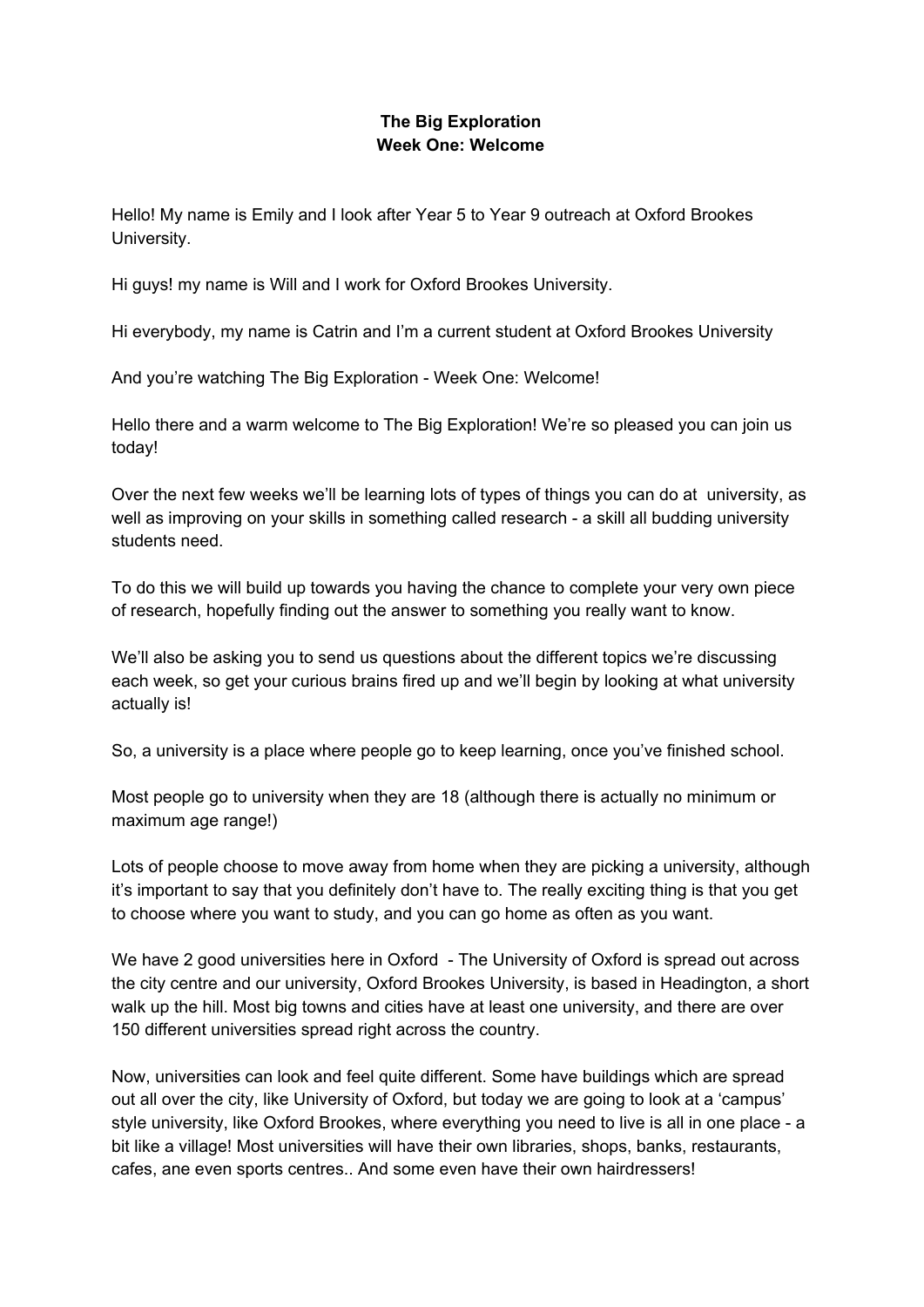But why do people even go to university?

That's a really good question! Going to University is a chance to learn about something you are really interested in, and because it takes three years to finish, you get the chance to investigate it in lots of detail. Across the next few weeks you'll have the chance to learn about all the different things you can investigate, and start thinking about what you might want to study at university!

Now, university research is the detailed study of a particular subject, and it helps us all understand things better - you may have heard that the government has asked universities to help find a cure for the coronavirus for example!

But Universities also research all kinds of weird and wonderful things, some of which you are going to find out about over the next few weeks.

If you have something you are curious about, university is where you might find the answers. And there's no reason not to start now!

Another reason people go to university is they have an idea about what job they want to do. I'm sure you've all dreamed about what you might do in future (and that it's changed several times!)

In fact, some jobs actually need a university qualification before they allow you to do them for example, you need to go to university if you want to be a doctor, a nurse, a vet or an architect, amongst other jobs.

For our activity today, we are going to look at what actually goes on at university.

As a lot of people live here, it's not just about studying! University is a mix of learning, meeting new people and importantly, having fun.

In fact, people do all kinds of different activities living on a university campus - from the boring and routine (like brushing your teeth and washing up), to the essential (like eating, reading books, going to lectures and seminars - these are two special names for classes at university) but not forgetting the fun (like spending time with your new friends - meeting up to do a new hobby or go shopping).

For our very first activity, you'll need to have a look at our campus map, to work out which building different items belong in, so you can complete your daily activities as a student. Take some time to look at different buildings on campus before starting, as you might be surprised to see what's there!

So, here are your week one instructions!

You will need to complete the worksheet, which you can find on our website, by matching each item to the building you think they might belong to.